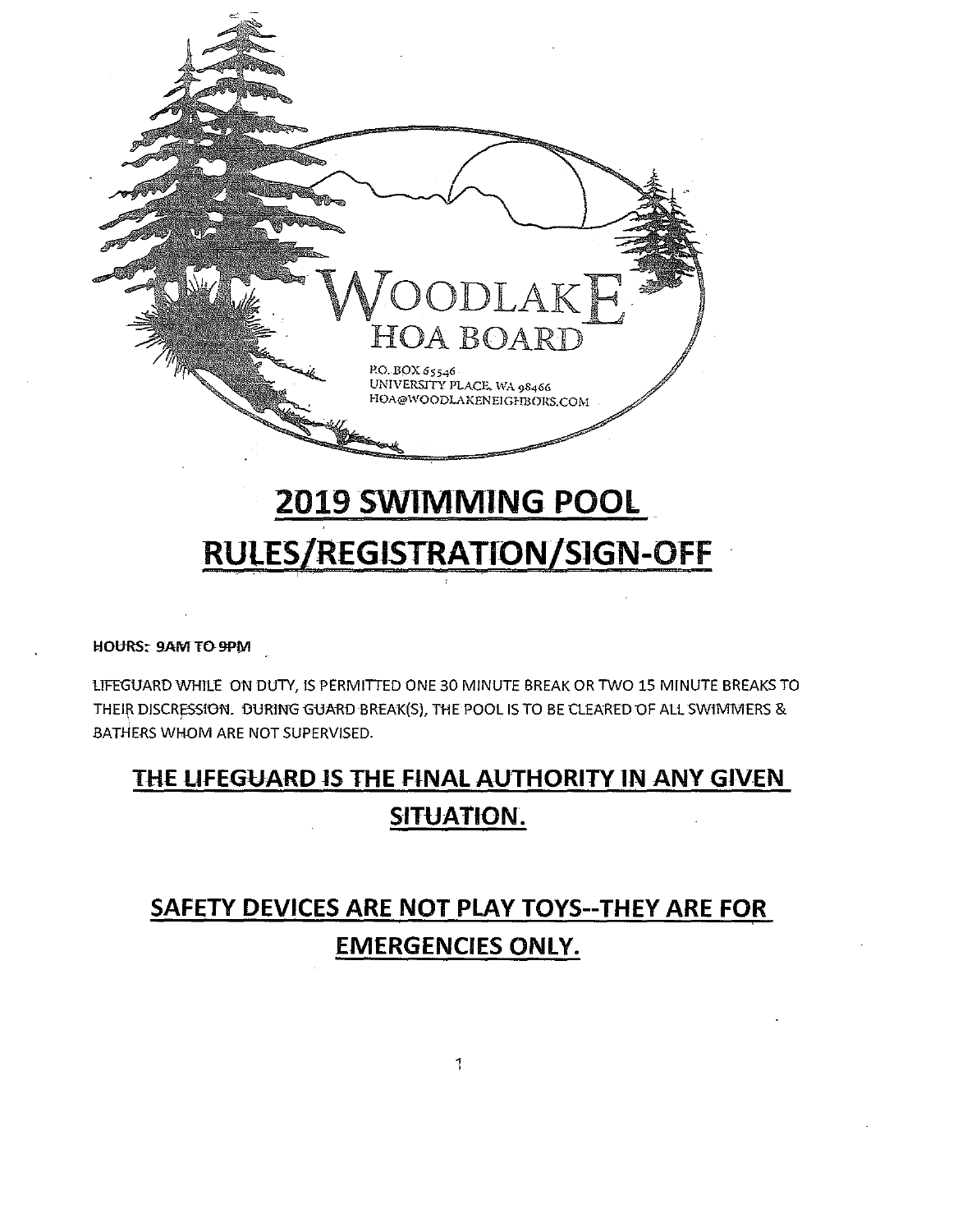#### **POOL RULES:**

1. RUNNING AND HORSEPLAY ARE PROHIBITED. CONDUCT MUST NOT INTERFERE WITH THE ENJOYMENT OR SAFETY OF OTHERS. THIS INCLUDES (BUT IS NOT LIMITED TO) EXCESSIVE SPLASHING, CANNON-BALLING, DUNKING OR OFFENSIVE LANGUAGE, GESTURES, ETC.

2. RUBBER RAFTS, BOATS, INNERTUBES ARE NOT ALLOWED IN THE POOL.

3. USE BY ANYONE UNDER THE INFLUENCE OF ALCOHOL & /OR DRUGS IS PROHIBITED.

4. CHILDREN 12 OR OLDER, WHO RESIDE IN WOODLAKE, DO NOT NEED TO BE ACCOMPANIED BY AN ADULT WHEN LIFEGUARD IS ON DUTY.

5. CHILDREN 14 OR YOUNGER MUST BE ACCOMPANIED BY A PARENT OR GUARDIAN (18 YEARS OR OLDER), WHEN THE LIFEGUARD IS NOT ON DUTY.

6. PERSONS 13-17 YEARS MUST NOT SWIM ALONE.

7. NO MORE THAN 30 PEOPLE MAY BE IN THE POOL AT A TIME.

### 8. NO DIVING!

9. SWIMMING ATTIRE ONLY ALLOWED IN THE POOL. NO CUT-OFFS, RUNNING SHORTS, ETC.

10. SWIMMING AIDS ARE TO BE USED IN THE SHALLOW END ONLY. NON-SWIMMING CHILDREN UNDER THE AGE OF 5 SHOULD NOT BE IN THE POOL WITHOUT A PARENT/GUARDIAN **IMMEDIATELY PRESENT IN THE WATER.** 

11. A SWIMMING TEST WILL BE GIVEN BY THE LIFEGUARD BEFORE CHILDREN WILL BE ALLOWED TO SWIM IN THE DEEP END OF THE POOL.

**HEALTH:** 

## 1. A CLEANSING SHOWER, TAKEN IN THE POOLHOUSE, IS **REQUIRED BEFORE POOL ENTRY.**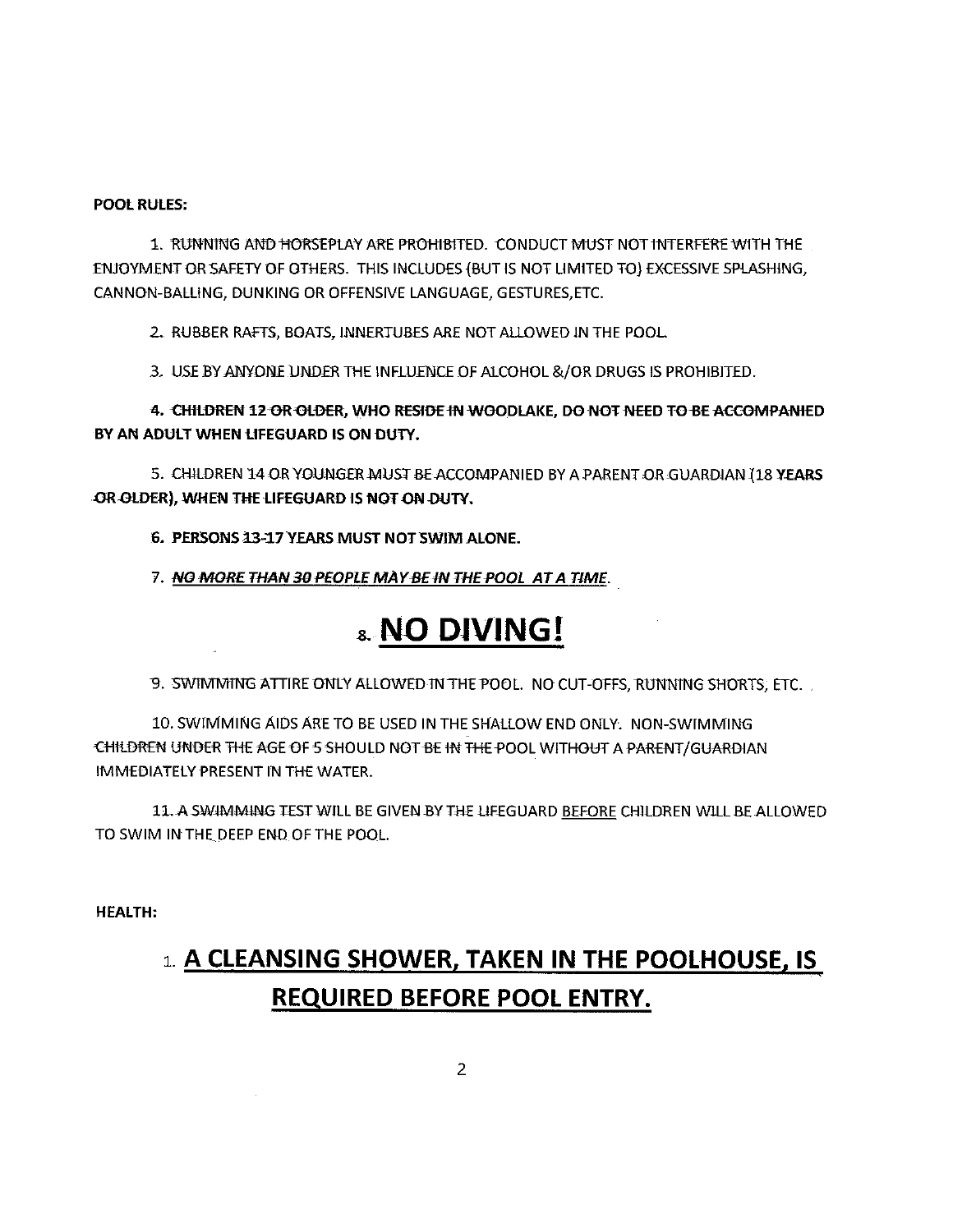2. USE BY ANYONE WITH A COMMUNICABLE DISEASE IS PROHIBITED.

3. USE BY ANYONE WHOM HAS BEEN ILL WITH VOMITING &/OR DIARRHEA (WITHIN THE LAST 2 WEEKS) IS PROHIBITED.

4. CHILDREN WHO ARE NOT POTTY TRAINED MUST WEAR TIGHT FITTING PROTECTIVE **COVERINGS.** 

5. ANYONE WITH SEIZURE, HEART OR CIRCULATORY PROBLEMS SHOULD SWIM WITH A BUDDY.

#### **GENERAL RULES:**

#### ACCESS & USE OF THE POOL FACILITY IS SOLELY FOR THE HOMEOWNERS & RESIDENTS OF WOODLAKE IN GOOD STANDING WITH THE WOODLAKE HOA.

1. POOL GATE AND BATH HOUSE WILL ALWAYS BE LOCKED. ALL LOCKS WERE CHANGED IN 2013. ALL HOMEOWNERS WILL RECEIVE A KEY (ONE PER HOUSEHOLD). A REPLACEMENT KEY WILL COST \$50.00. KEYS WILL BE DISTRIBUTED TO RESIDENTS 18 YEARS OR OLDER. PROOF OF AGE MAY BE REQUIRED. BEVERAGES (NON-ALCOHOLIC) ARE ALLOWED IN POOL DECK AREA IN NON-GLASS CONTAINERS. EMPTY CONTAINERS MUST BE DISPOSED OF PROPPERLY. FOOD ITEMS ARE ALLOWED ON THE GRASS AREA ONLY. (LIEGUARD FOOD ITEMS ARE EXEMPT)

2. POOL FURNITURE IS NOT ALLOWED TO BE PLACED IN NARROW DECK AREAS FOR GENERAL SAFETY. SEE POSTED CHECKERBOARD SIGNS FOR SPECIFIC AREAS AFFECTED.

3. POSESSION/USE OF DRUGS, ALCOHOL & , SMOKING IS PROHIBITED (E-CIGS/VAPOR DEVICES INCLUDED)@ THE POOL FACILITY (POOL, DECK, GRASS, POOLHOUSE).

4. PETS ARE NOT ALLOWED AT THE POOL FACILITY (POOL, DECK, GRASS, POOLHOUSE).

5. IPODS, MEDIA PLAYERS, RADIOS & ALIKE ARE ALLOWED AT THE POOL ONLY IF EARBUDS ARE USED.

6. BIKES, SKATEBOARDS, SCOOTERS, HOVERBOARDS, ROLLERBLADES & ROLLERSKATES ARE NOT ALLOWED IN THE POOL AREA. BIKES SHOULD NOT BLOCK THE PATH OR POOL ENTERENCE.

#### 7. IT IS MANDITORY FOR HOMEOWNERS TO REVIEW THE POOL RULES EACH YEAR. A SIGNED REGISTRATION, ATTATCHED, MUST BE COMPLETED AND RETURNED TO THE POOL MANAGER PRIOR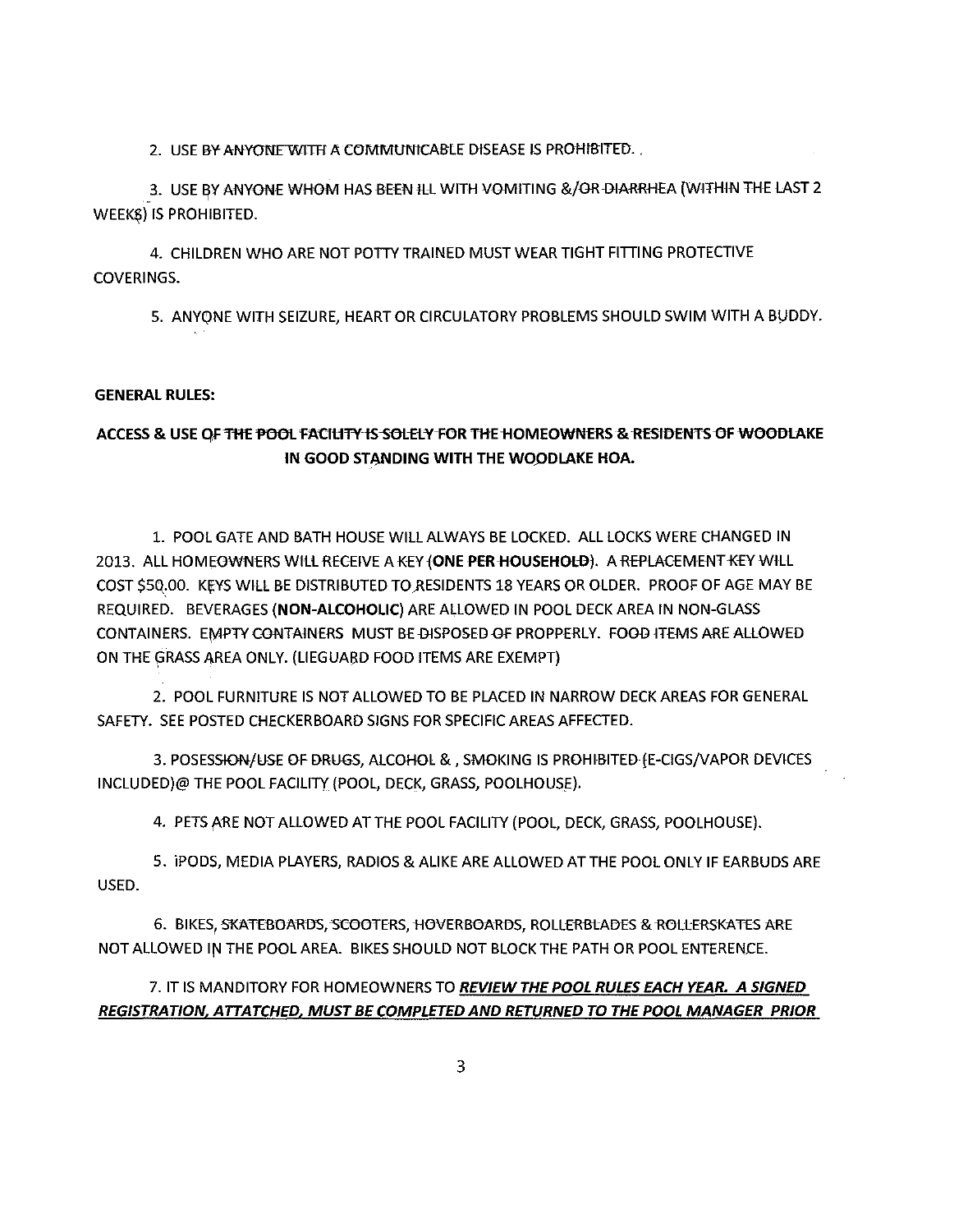#### TO USING THE POOL.

8. ANY ADULT RESIDENT OF WOODLAKE, OR THE LIFEGUARD, HAS THE AUTHORITY TO REMOVE FROM THE POOL AREA ANY PERSON, REGARDLESS OF AGE, BECAUSE OF UNACCEPTABLE BEHAVIOR.

9. THE WOODLAKE BOARD OF TRUSTEES RESERVES THE RIGHT TO DENY POOL PRIVILAGES TO ANY RESIDENT WHO CONTINUES TO VIOLATE THE RULES. OR IS NOT IN GOOD STANDING WITH THE WOODLAKE HOA.

#### **GUESTS/RESIDENTS:**

1. ALL GUESTS MUST BE ACCOMPANIED BY THE SPONSORING ADULT HOMEOWNER IN THE POOL AREA AT ALL TIMES. GUESTS THAT ARE NOT FOLLOWING THE RULES OF CONDUCT POSTED AT THE POOL WILL BE ASKED TO LEAVE, ALONG WITH THE RESIDENT SPONSOR.

2. THR RESHDENTS OF WOODLAKE ARE FORTUNATE TO HAVE A COMMUNITY POOL. IN THE PAST FEW YEARS, THERE HAS BEEN A NOTICEABLE INCREASE IN POOL USAGE & SUBSEQUENT OVERCROWDING DURING PEAK TIMES. BECAUSE OF THIS DYNAMIC & INPUT FROM HOMEOWNERS, THE NUMBER OF GUESTS ARE LIMITED TO FOUR (4) PER HOUSEHOLD. ANYTHING LARGER CAN BE ACCOMODATED BY RESERVING THE POOL FOR A PRIVATE PARTY. (SEE NEXT SECTION FOR DETAILS)

3. TRESPASSERS/VANDALISM ARE SUBJECT TO ARREST BY UNIVERSITY PLACE POLICE.

#### **PRIVATE PARTIES:**

#### THE POOL FACILITY MAY BE RESERVED FOR A PRIVATE PARTY UNDER THE FOLLOWING CONDITIONS:

1. THE POOL MAY BE RESERVED FOR TWO HOURS. AFTER THE FIRST HOUR, THE POOL WILL REOPEN FOR ALL RESIDENTS TO USE.

2. A FEE OF \$30.00, PAYABLE TO THE WOODLAKE HOA, WILL BE CHARGED & IS NON-REFUNDABLE. PAYMENT CAN BE SUBMITTED TO THE POOL MANAGER. AND IS DUE AT LEAST 7 DAYS BEFORE THE EVENT. DATE AND HOUR OF PARTY WILL BE POSTED ON THE FENCE-GATE & ON THE WOODLAKE WEBSITE AT LEAST TWO DAYS BEFORE THE PARTY.

3. THE POOL MAY NOT BE RESERVED DURING PEAK HOURS (NOON TO 6PM).

#### HOMEOWNERS/RESIDENTS RESPONSIBILITIES:

1. ALL USERS OF THE POOL NEED TO KNOW/FOLLOW THE RULES OF THIS DOCUMENT,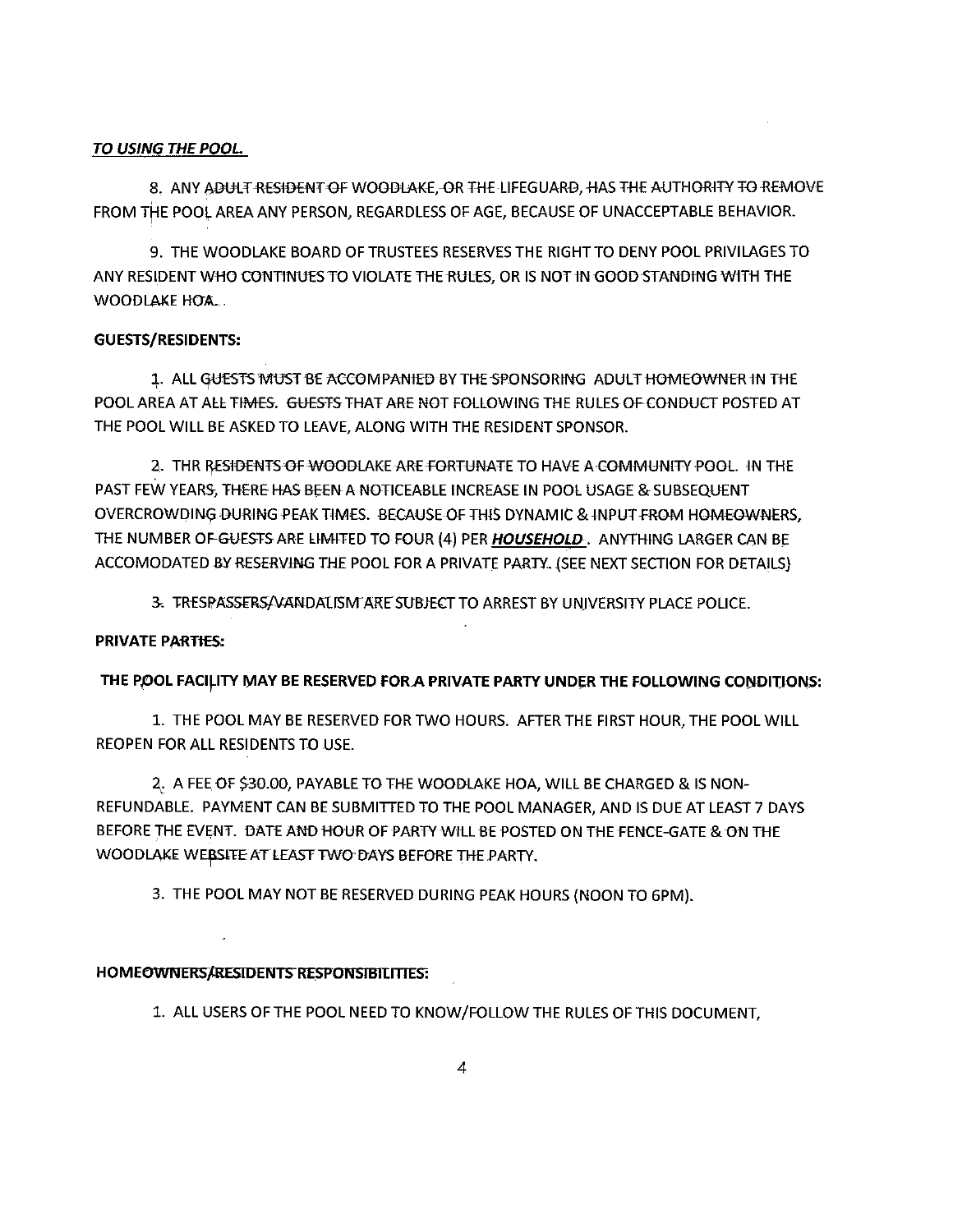POSTINGS AT THE POOL & LIFEGUARD.

2. HOMEOWNERS ARE RESPONSIBLE FOR THE ACTIONS OF THEIR CHILDREN & GUESTS. THEY SHOULD BE DISCUSSED PRIOR TO USING THE POOL.

3. HOMEOWNERS ARE FINANCIALLY RESPONSIBLE FOR THE ACTIONS OF THEIR CHILDREN & GUESTS WHILE IN THE POOL AREA.

4. PLEASE REPORT ACTS OF VANDALISM AND TRESPASSERS TO A BOARD MEMBER.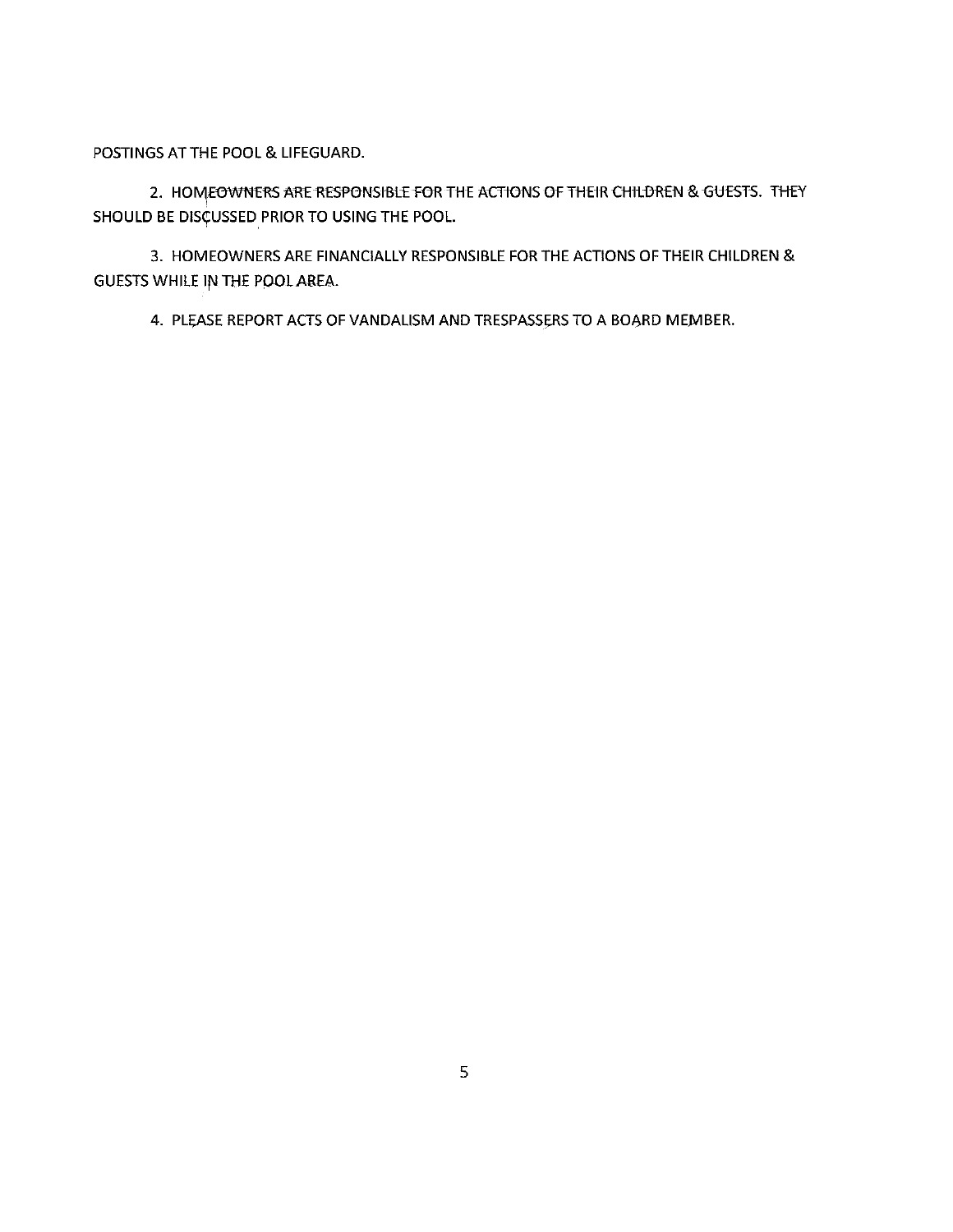# REGISTRATION/SIGNOFF 2019

### PLEASE READ, FILL OUT/SIGN OFF:

WE REQUEST THAT A PARENT, GRANDPARENT, GUARDIAN GO OVER THE RULES WITH EACH CHILD. LIKEWISE, WE REQUEST THAT EACH RESIDENT GO OVER THE RULES WITH THEIR GUEST(S).

<u> 1980 - Jan Barbara (h. 1980).</u><br>1900 - Johann Barbara, frantziar martxar (h. 1900).

| <b>PARENT</b> | <b>GRANDPARENT</b> | <b>GUARDIAN</b> | (PLEASE CHECK ONE) |
|---------------|--------------------|-----------------|--------------------|
|               |                    |                 |                    |
|               |                    |                 |                    |

WOODLAKE ADDRESS

LIST OF CHILDREN (FIRST AND LAST NAMES AND

AGES)\_\_\_\_

NOTE: IN ORDER FOR YOUR CHILDREN TO SWIM DURING LIFEGUARD HOURS (WITHOUT PARENTAL SUPERVISION) THIS FORM MUST BE ON FILE. THIS MUST BE FILLED OUT EACH SWIM SEASON. RETURN THIS FORM TO THE POOL MANAGER--LOCKED MAILBOX: 5709 89TH AV W. THANK YOU!

<u> 1980 - Jan Barnett, amerikansk politiker (d. 1980)</u>

THIS WILL INDICATE THAT YOU AND THOSE LISTED ABOVE ARE AWARE OF AND WILL FOLLOW THE RULES OUTLINED IN THIS DOCUMENT AND ANY AND ALL POSTED AT THE POOL FACILITY.